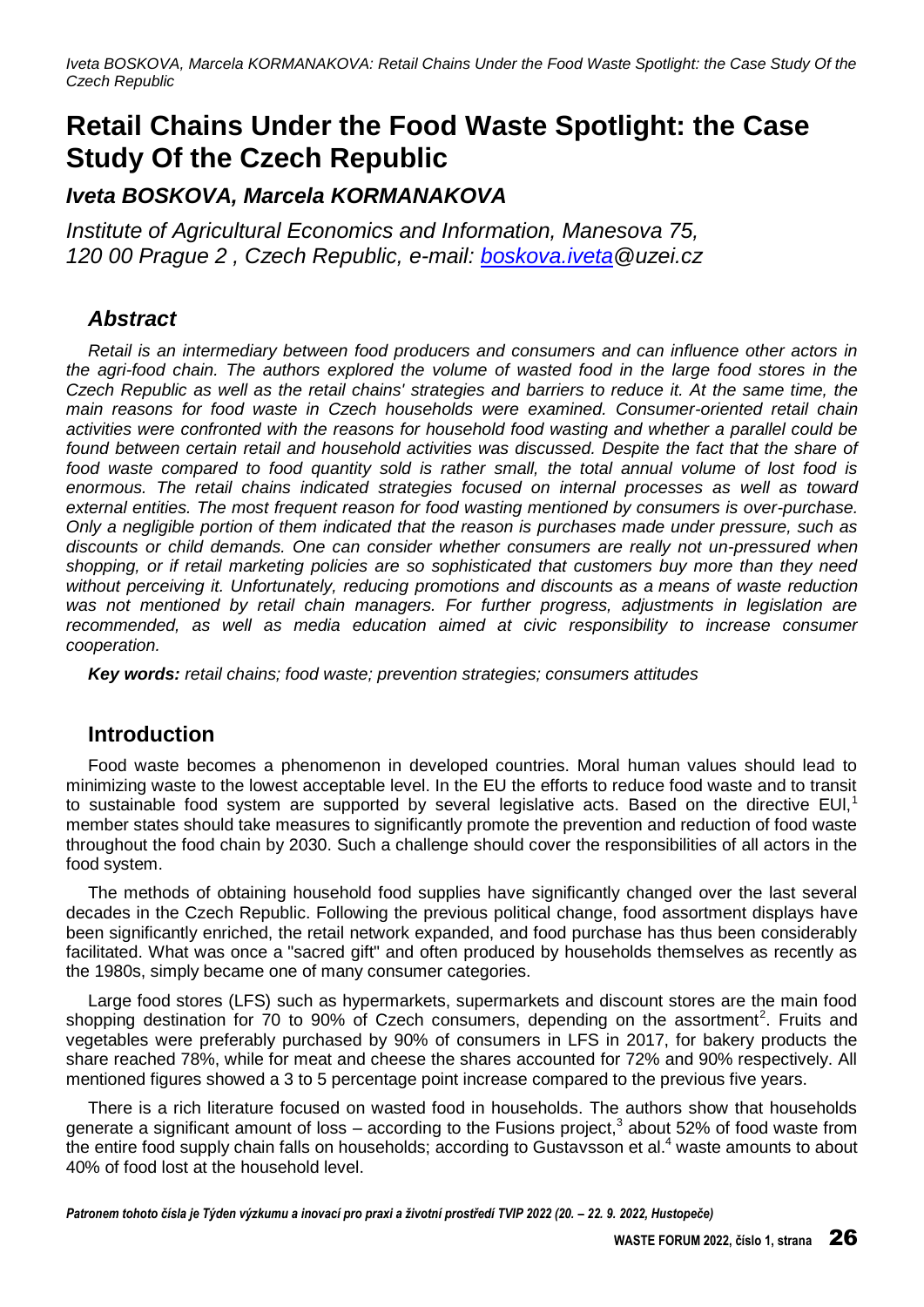Although retail is an important part of the food distribution chain, information concerning food waste from this segment is rare. There are only a few studies which focus on food waste quantification at the retail stage of food supply chains in European countries (see for example Orr and Schmidt<sup>5</sup> from Germany; Lebersorger and Schneider<sup>6</sup> from Austria; Eriksson et al.<sup>7</sup> from Sweden; Cicatiello and Franco<sup>8</sup> from Italy). In the Czech Republic, so far as we know, the food waste in retail has not yet been quantified. We aimed to fill this gap by focusing our research on this segment. The goal of the study is to reveal the amount of food discarded in the main retail chains in the Czech Republic and to discover the chains' food waste prevention activities with a special attention to consumers related activities. The results should contribute to the understanding of the current state and help to define suitable strategies either for the government institutions or private companies to reduce food waste generated at the retail level.

### **Materials and methods**

We aimed to obtain the data on the amount of food sales and food waste in the LFS of the most important retail chains in the country. After initial communication with their representatives, it turned out that companies considered these data confidential with respect to their marketing strategies and store operations and were not willing to pass them individually. Therefore, we used the traders' association as a communication intermediary, who persuaded some of their members to collaborate. At the meeting with the union and the national headquarters, including representatives of the collaborating chains, we discussed what type of data each company had in their records. Based on this information, we developed a survey of questions on the figures, activities and barriers related to reducing food waste.

The data were obtained from four retailer chains which make up almost 36% of the entire trade sector with fast moving consumer goods and almost 52% of so-called modern trade. Modern trade is formed by both international retail chains with fast moving consumer goods and cash-and-carry stores.

The data collected show the in-store waste recorded in the retailers' internal systems. Pre-store waste was not included, as it is wasted by a supplier, not the retailer (in accounting terms). Due to records limitations, similarly to other studies, we did not distinguish between avoidable and unavoidable food waste (see for example Eriksson et al.<sup>7</sup>; Orr and Schmidt<sup>5</sup>). Nevertheless, at the end we present an estimate of what part of the discarded waste could have been used by the chain representatives.

In addition, collected qualitative information helped us analyse the food waste behaviour of retailers, their waste management practices and their potential marketing activities aimed at reducing food waste production on the retail level.

All the data were anonymised under codes A, B, C and D. The ratio indicators were compiled and compared from those figures. The descriptions of the activities and barriers obtained were structured into several thematic parts and discussed. As background information, the wholesale and retail sectors characteristics were compiled.

Consumer-oriented chain strategies have been confronted with consumer responses on responsible food purchase and household food waste. The research addressed a panel of 1,000 consumers across the Czech Republic by an on-line survey, with an inquiry for the reasons for food waste in their household. The sample structure copied the socio-demographic structure of the Czech Republic and the number of respondents guaranteed the samples were representative for the country. We offered consumers nineteen different reasons in total, from which they were invited to choose up to the five most important. The offer of reasons was intentionally wide, so that consumers could identify themselves as much as possible with the options. Therefore, when processing the answers, the reasons were grouped into twelve thematic areas. Each individual reason indicated by each consumer was rated by one point. All indicated reasons from all consumers became the basis (100%) for calculating the share of each of the twelve areas on all responses.

Finally, the activities of chains and the most frequent reasons for household food wasting were compared and we discussed whether a parallel could be found between some activities in retail and households.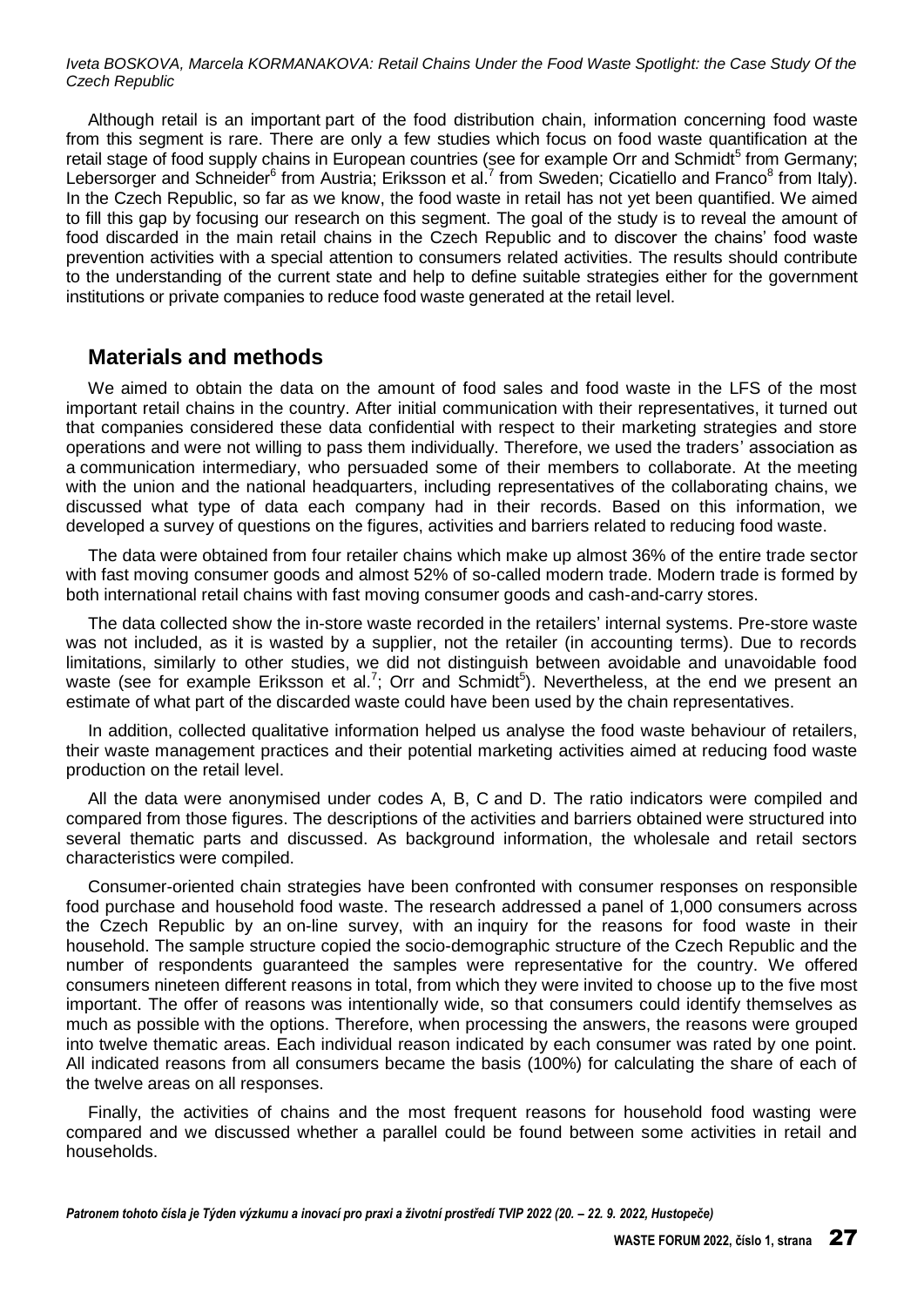### **Results**

### **Wholesale and retail sector in the Czech Republic**

The share of the so-called modern market (which consists mainly of multinational chains) on the total retail market with fast-moving consumer goods in the Czech Republic accounted for more than two thirds in 2019<sup>9</sup>. The additional third was the so-called traditional trade (which consists mainly of Czech retailers with small stores).

The situation for the retail market in the Czech Republic is similar to those situations in the other 13 EU Member States (e.g. the Netherlands, Denmark, France, Germany), where the market share of the top 5 dominant retailing companies (not necessarily the same in each country) exceeds 60% $^3$ .

Czech modern trade is formed by eight large international chains, whose individual market shares fluctuate from 5% to approximately 13%. Three of these international chains have market shares larger than 10%, while another account for between 8-9% and the rest have market shares around  $5 - 6\%$ . Market share is estimated based on annual revenues from 2019 (data are publicly available in the Czech commercial register).

### *Food waste volume*

Data attributable to food waste from four different chains (three retailers and one cash-and-carry store) are introduced in Table 1. Supermarket and hypermarket sales formats predominate in all three retail chains.

The total revenues of the retail chains involved in our study are 181.79 billion CZK  $(= 7.08$  billion EUR). More than half of the modern retail market was described (51.5%). The data represent the year 2019 (52 weeks) and were summarized for all operated branches by each retailer.

|                                                                                                                                   |                  |      | Wholesale        |      |                  |      |                  |         |
|-----------------------------------------------------------------------------------------------------------------------------------|------------------|------|------------------|------|------------------|------|------------------|---------|
| <b>Categories</b>                                                                                                                 | <b>Subject A</b> |      | <b>Subject B</b> |      | <b>Subject C</b> |      | <b>Subject D</b> |         |
|                                                                                                                                   | tonnes           | %    | tonnes           | $\%$ | tonnes           | %    | tonnes           | %       |
| Food sold [t]                                                                                                                     | 918 052          | 100  | 984 101*)        | 100  | 617488           | 100  | 479 111          | 100     |
| <b>Foods donated for</b><br>human consumption<br>"surplus" [t]                                                                    | 422.0            | 0.05 | 107.6            | 0.01 | 1 1 1 8 .0       | 0.18 | 801.8            | 0.17    |
| Food donated as feed<br>"surplus" [t]                                                                                             | 065.0<br>1       | 0.12 | 2 103.7          | 0.21 | 5 1 2 6 .0       | 0.83 | $-$ **)          | ٠       |
| Total food waste [t]<br>Food that was not<br>donated but was thrown<br>away ***)                                                  | 13 079.0         | 1.42 | 11 145.4         | 1.13 | 4712.0           | 0.76 | 2675.2           | 0.56    |
| Estimate of the share of<br>total food waste [%] that<br>was discarded but which<br>was potentially good for<br>human consumption | 3923.7           | 30   | 1 671.8          | 15   | 1 0 3 6.6        | 22   | <b>Minimum</b>   | Minimum |

#### *Table 1: Food waste in retail sector*

Source: own research, 2020

\*) Subject B was not able to provide such data, therefore this number was recalculated based on existing statistics which are publicly available.

\*\*) Shops of Subject D are donating food as animal feed but are not able to provide exact amounts because they do not record it.

\*\*\*) this category does not include the weight of the packaging: subject  $C - by$  most categories; subject  $D - by$ most categories (such as dairy products, meat, sausages, fish and chilled food) while primary packaging (plastic foil) is included for other foods (dry + fruits & vegetables).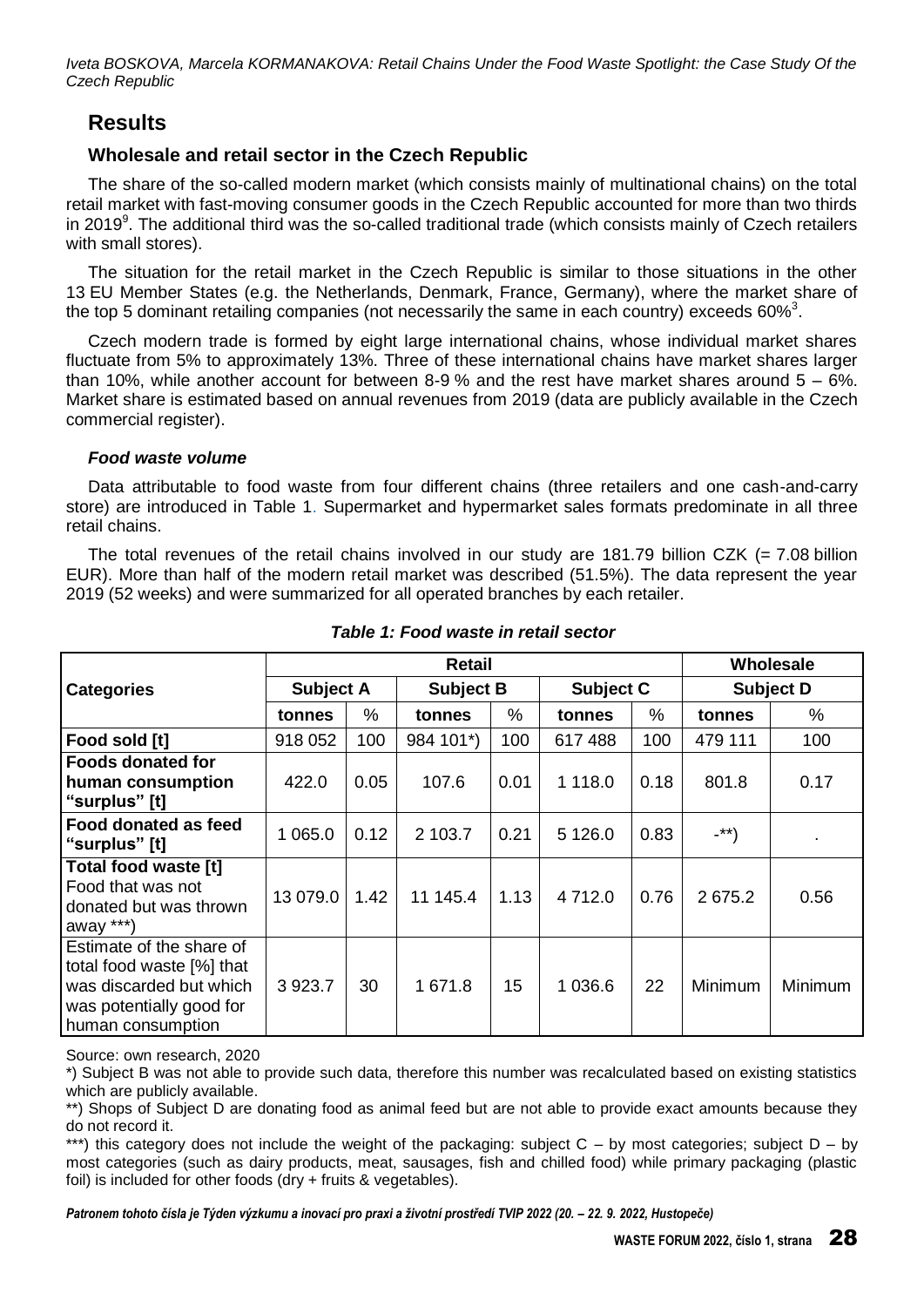Reported food waste amounts in the retail sector are quite diverse, ranging from 4,712 tons of food waste in subject C to 13,079 tons of food waste in subject A. With regard to proportions of food sold, subject C also reported the lowest and subject A the largest share (while taking into account only retail chains). In the case of wholesale subject D, the proportion of food waste to food sold was quite low (0.56%) but is representative of a wholesale sector with another type of both customers and processes, compared to the retail sector. The total amount of discarded food among the four chains examined is about 31,612.4 tons.

Although in percentage terms, food waste appears to be minimal compared to total sales, in volume terms the importance of food waste is highly visible. To convey the idea of volume, we used a comparison with the weight of a consumer food basket. In the Czech Republic in 2020<sup>10</sup>, the total annual consumer food basket weighed 796.5 kg per capita, including waste. Considering a theoretical value without food waste of 720 kg, the discarded food among the four chains examined would cover the annual consumption of around 44,000 consumers. This is not only an incentive for thought but should also inspire the greatest possible effort to prevent food waste.

#### *Food waste causes*

The main causes of food disposal in the retail sector related to customer demand, logistic operations and replenishment practices. Specifically, high customer requirements regarding the quality and freshness of selected food categories (mainly fruit, vegetable and pastry) were mentioned in combination with difficulties in maintaining the freshness of fast-moving consumer goods (fruit and vegetables), human and system errors in the logistics chain and the short shelf-life of some food categories.

The most problematic categories of food which are thrown out are fresh food categories - most often fruits, vegetables and pastries, mostly due to more demanding supply chain processes and more complex handling practices, as well as efforts by retailers to offer customers fresh foods and pastries in the evening. Also dairy products, meat, fish and ready-meals were classified by retailers as problematic categories. Subject B also has problems with markdowns because of goods with missing / damaged labels, food with damaged packaging or incomplete information on the label. Goods with such flaws cannot be sold because of Food Law and therefore subject B is donating such food to a foodbank.

The chains indicate several specific periods when it is particularly difficult to estimate consumer demand and waste usually increases. These periods vary from chain to chain. This aspect of food waste behaviour is highly connected to stock-management practices, planning and forecasting of replenishments. For example, for subject A it is more difficult to adjust planning of orders in the summer, because some categories of food are grown by customers for their own use and the main holidays also take place in this part of the year – children are out of school and therefore their parents do not prepare snacks for children to such normal extents. For subject C, most problems occur at Christmas and Easter holidays. Subject D also perceived the Christmas period as relatively demanding, together with the following winter period up until spring. Spring months, on the other hand, were called "the lowest" in terms of food waste production by subject D.

#### *Food waste prevention strategies*

Retail chains undertake a relatively diverse range of activities to prevent food waste in this stage of food supply chain. We structured the activities preventing food waste into three areas – i) activities within the company, ii) activities focused on external companies or institutions and iii) activities focused on customers (consumers or gastronomy sector customers). In summary, food waste prevention strategies within the company include better cooperation among their own distribution centres, precise planning of orders and work with food assortment, waste measurement and staff information as well as staff trainings and others.

Strategies related to external institutions comprise, on the one hand, cooperation with suppliers and, on the other hand, donating food to food banks, farms and associations dealing with animals. Consumer (or customer) oriented strategies are based on marketing aimed at sales promotion of food approaching its expiration date (special discounts with call to customers for not wasting food) and the education of consumers, including waste reporting or even implementing training programs for customers in the B2B sector. Subject D, for example, introduced monthly reports in their stores of food waste and donations to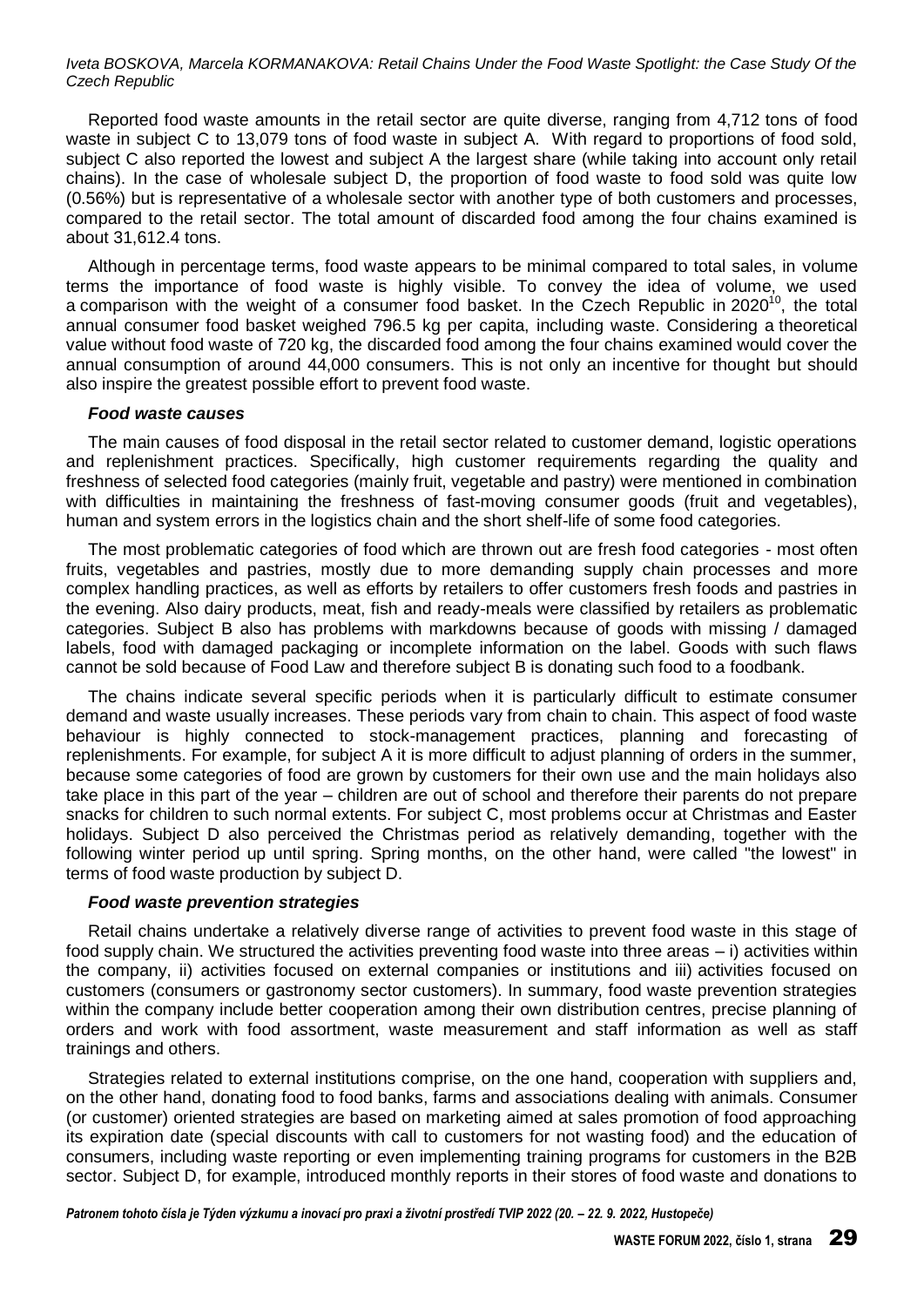food banks. They also use a waste measuring indicator which affects the monthly remuneration of employees and other mainly internal activities preventing food waste. Surveyed chains also prepare training modules for their employees (subject C, D) or customers (subject D). A summary of activities preventing food waste occurrence in the retail sector is shown in Table 2.

| <b>Activities</b><br>preventing<br>food waste                                     | <b>Subject A</b>                                                                                                                                                                                                                                                                                                                                                                                                             | <b>Subject B</b>                                                                                                                                                                                                                                                                                                          | Subject C                                                                                                                                                                                                                                                                                       | Subject D                                                                                                                                                                                                                                                                                                                                                                                                                                                                                                                                                                                                                                                                                                                                                                                                                                                                                                                                                                          |
|-----------------------------------------------------------------------------------|------------------------------------------------------------------------------------------------------------------------------------------------------------------------------------------------------------------------------------------------------------------------------------------------------------------------------------------------------------------------------------------------------------------------------|---------------------------------------------------------------------------------------------------------------------------------------------------------------------------------------------------------------------------------------------------------------------------------------------------------------------------|-------------------------------------------------------------------------------------------------------------------------------------------------------------------------------------------------------------------------------------------------------------------------------------------------|------------------------------------------------------------------------------------------------------------------------------------------------------------------------------------------------------------------------------------------------------------------------------------------------------------------------------------------------------------------------------------------------------------------------------------------------------------------------------------------------------------------------------------------------------------------------------------------------------------------------------------------------------------------------------------------------------------------------------------------------------------------------------------------------------------------------------------------------------------------------------------------------------------------------------------------------------------------------------------|
| Activities<br>within the<br>company                                               | - Work with assortment of goods<br>identification of products for<br>mark-downs,<br>adjustments of the baking<br>plan,<br>adjustment of the assortment<br>of goods according to stores<br>needs,<br>optimization of the<br>assortment with regards to<br>minimizing damage                                                                                                                                                   | Control<br>Detailed control<br>of freshness<br>and quality of<br>goods during<br>receiving in the<br>warehouse and<br>control of stock<br>at logistics<br>canters<br>Close<br>cooperation of<br>logistics centers<br>with<br>departments of<br>sales promotion<br>and of purchase<br>Compliance<br>with the cool<br>chain | - Work with assortment<br>of goods<br>- Using AI system<br>for mark-downs<br>before the<br>expiration date<br>- Prevention of<br>surpluses by<br>optimizing orders<br>and supply<br>- Measurement of<br>waste<br>- Transparent waste<br>data and informing<br>own employees<br>- Staff training | - Work with assortment of goods<br>- The employees of the chain are led to adhere to the<br>so-called pyramid of waste: sell goods for full price -<br>sell goods for reduced price - donate goods to food<br>banks/feed purposes - dispose of goods<br>- Control<br>- Use of automated ordering systems<br>- Building a logistics networks within the Distribution<br>Center<br>Measurement of waste<br>- Use of indicator of the amount of waste in stores<br>affecting monthly remuneration of employees<br>- Setting up a monthly report about amounts of food<br>waste and donations to food banks<br>- Appreciation of stores which are most successful in<br>minimizing food waste or surpluses<br>- Staff training<br>- Employee training (how to prevent food waste at<br>home)<br>- Each store has a named employee who is in charge<br>of communication with food banks on a daily basis<br>- Introduction of new position of sustainability<br>manager at headquarters |
| External<br>activities<br>focused on<br>other<br>companies<br>and<br>institutions | - Cooperation with suppliers<br>Better cooperation and<br>relationships with suppliers<br>Donation<br>- Sub-optimal food to own<br>employees or further<br>processing of this kind of food<br>at the point of sale.<br>- Donation of surplus to food<br>banks, donation of transport<br>to food bank<br>- Fresh food unsuitable for<br>human consumption are<br>donated to farms and<br>associations dealing with<br>animals | ÷.                                                                                                                                                                                                                                                                                                                        | - Cooperation with<br>suppliers<br>- The chain works<br>with a wide range<br>of partners,<br>including suppliers<br>(FoodCloud, own<br>suppliers)<br>- Donation<br>- donate goods to<br>food banks/feed<br>purposes                                                                             | - Donation<br>donate goods to food banks/feed purposes -<br>dispose of goods<br>Coordinating cooperation with Czech federation of<br>$\overline{a}$<br>food banks in regions                                                                                                                                                                                                                                                                                                                                                                                                                                                                                                                                                                                                                                                                                                                                                                                                       |
| External<br>activities<br>focused on<br>customers                                 | - Discounts<br>Sales promotion of products<br>with approaching expiration<br>date (stickers on product with<br>information "Help us not to<br>waste" with a 30% discount a<br>50% discount in the category<br>of pastries used 2 hours<br>before closing stores)<br>Education<br>Effort on better<br>communication with<br>customers, public education                                                                       | ä,                                                                                                                                                                                                                                                                                                                        | - Education<br>- Transparent food<br>waste data<br>publication                                                                                                                                                                                                                                  | - Discounts<br>- Sell goods for reduced price within the so-called<br>pyramid of waste<br>- Training<br>- Training modules for customers from gastronomy<br>sector (economics of operations, food waste<br>prevention, proper food storage)                                                                                                                                                                                                                                                                                                                                                                                                                                                                                                                                                                                                                                                                                                                                        |

### *Table 2: Summary of activities preventing food waste*

Source: own research, 2020

The C chain has a policy most open to the public and builds on the publicity of its activities. At the same time, according to the data of its own, it reaches the lowest share of the three examined chains. The B entity does not rely on publicity, while it is clear from the list of activities that it deals with the issue very intensively and, according to its own data, has minimal waste.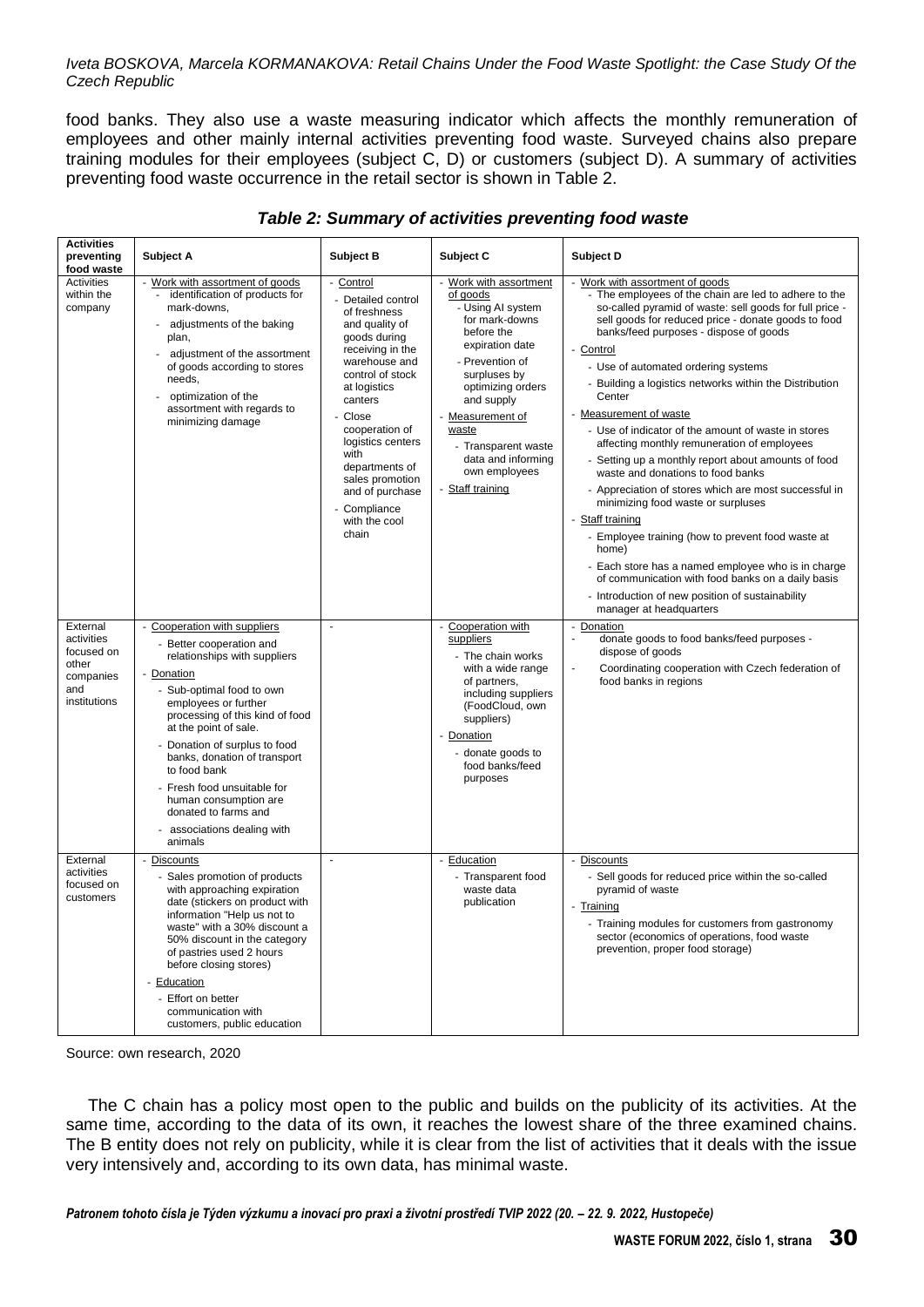#### *Barriers to food waste prevention strategies*

The main problem, mentioned by all examined chains, is the constantly increasing demand of customers for freshness and appearance of fruits and vegetables Other barriers relate to limited capacity of subjects in redistribution systems, especially with regard to chilled and frozen food (mentioned mainly by the D chain) or strict requirements of food laws concerning redistribution processes. The impossibility of improving the forecast of customer demand was also identified as a barrier, and methods for improving the situation were not explicitly mentioned. Either the improvement of the forecasting system is hindered in some control measurements (such as automatic ordering at the subject D) or this is considered a difficult problem to solve. For subject D, big difficulties arose from the Covid pandemics, as some customers were gastronomic establishments that were either closed because of restrictions, operated in restricted mode or have gone bankrupt – the situation was unpredictable, which complicated demand forecasting.

Some suggestions for system changes which might be implemented by state authorities were also mentioned. All the subjects would welcome simpler legal environments in the area of food donation, minimizing the bureaucracy involved and amendment of the tax law for food donated; state authorities could also establish databases of feed processors, associations of hunters, or other type of associations that might be interested in food surpluses.

#### *Consumers attitudes*

The retail chains policies have the potential to influence consumer behaviour. Therefore, we aimed to find common points in chain strategies and consumer behaviour, which give hope to a successful reduction of waste.

We examined consumers' answers to the question "*what is the cause of household wasting*" and looked for connections with retail chains. The reasons and their frequencies are recorded in Graph 1. The most frequent reason, mentioned in 35.4% of all 2,848 indications of any reason, is consumer overpurchase. This combines three response options: i) we bought more than we consumed; ii) food spoils before we can eat it, and iii) we throw away only what we don't consume right away, store it for the next time, and then find it spoiled. In fact, all three options mean that respondents bought more than they could store and consume. Those who chose the first answer are well aware of the wasting cause, but the share of this option in the reasons group was only 6.7%, while the second and third options accounted for 50.1% and 43.2% Respectively. It is worth considering whether over-purchase stems from the retail chains efforts to maximise their sales, or poor shopping planning in households, or a combination of both factors. It is worth mentioning that only 1.2% of responses declared that the reason for food wasting is a purchase under pressure, such as discounts or children's demands. One can consider whether consumers are not really subject to pressure when shopping, or the retail chains marketing policies are so sophisticated that customers buy more than they want without perceiving it, and "*buying under pressure*" is in fact hidden in the "*overpurchased*" answers.

The reasons "*spoiled at the time of purchase*" and "*unfulfilled expectations or unsightly*" might reflect some shortcoming on the part of retail chains or at least some discrepancy between supply and expectation. Together 16.0% of all indications contained the first or the second reason. These statements express customers somehow doubting the quality of what they bought; either they consider it poor, or their choice was not well made. Whether the quality was in fact good or not, consumers perceive it as inadequate. This is in line with the retail chain statements that customers' expectations on quality and freshness are high and arrangements to meet them without food wasting are a real challenge for operational managers.

On the other hand, a high proportion of consumers declared their willingness to reduce food wasting. When answering the question "*do you mind the food wasting*?" 74% of respondents chose the option '*yes*´ and "*I´d like to reduce it*", while 9 % didn´t mind wasting and 16 % thought that the reduction of food wasting was not possible in their household.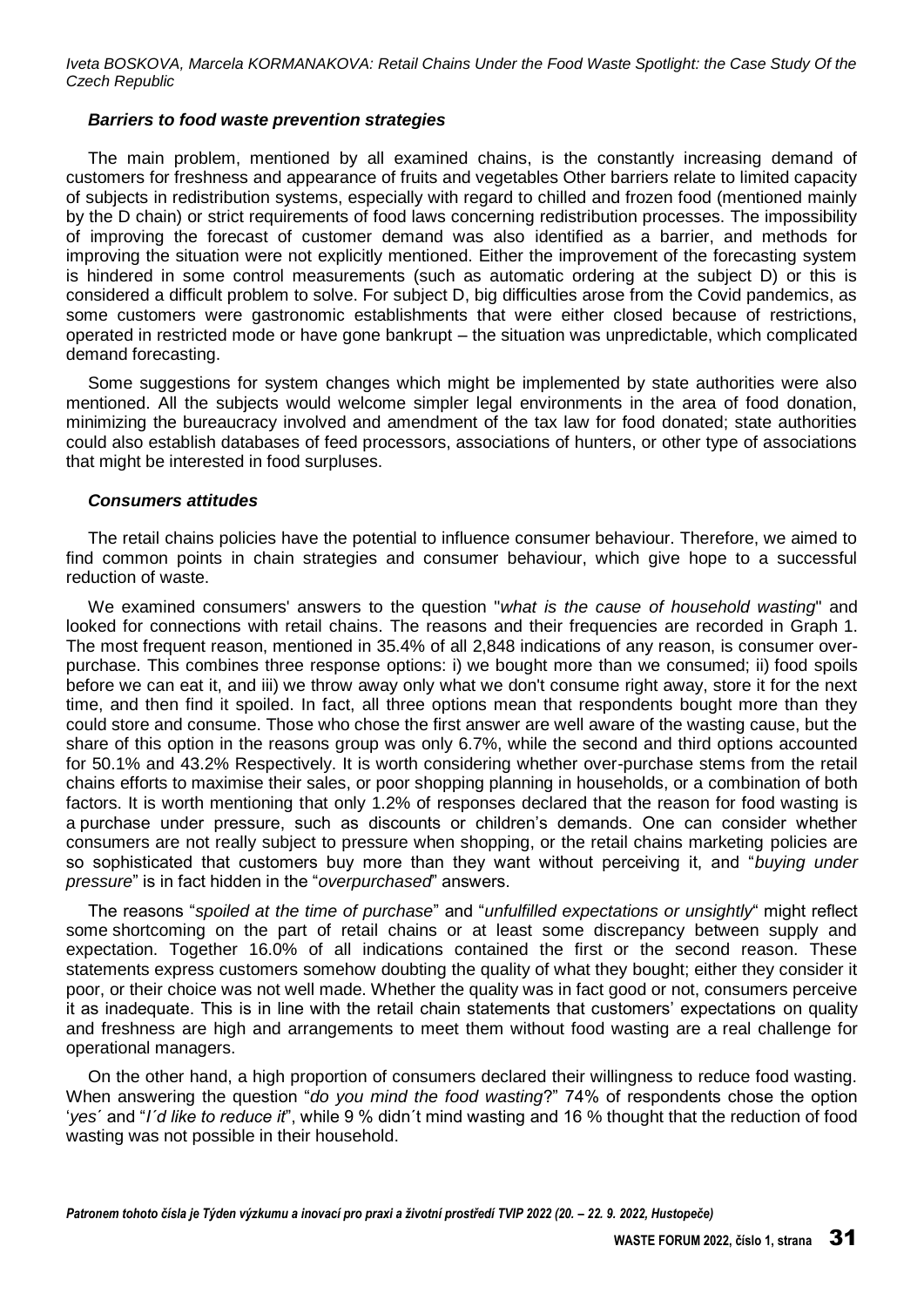

### **Graph 1: Reasons for households' food wasting**

Source: own research, 2019

# **Discussion**

The volume of food waste in the examined retail chains ranged from around 0.76% to 1.42% of the weight sold and slightly less (0.56%) in cash-and-carry chains. These figures are in line with findings of Katajajuuri et al<sup>11</sup> who quantified the average amount of food waste in the retail sector in Finland at 1 - 2% and identified the most sensitive products to be fruits and vegetables, as well as bread, followed by dairy products, fresh meat, fish and convenience foods. Beretta et al.<sup>12</sup> estimates the share of unsold food in retail chains in Switzerland at 2.2% on average, while in individual food categories the unsold volume ranges between 0% and 12%. For vegetables, in-store waste accounted for 8% – 12%, while the out of store processes, such as logistics centres, plus sorting due to inadequate quality and transport, show about 0.4%. Both authors also experienced a reluctance on the part of retail chains to communicate waste data. The percentage values from the Czech Republic are lower than those from Switzerland. The reason may not only be well-set processes, but it should be noted that the more the composition of the assortment is shifted to perishable foods, the more difficult it is to reach low waste. Increasing consumer demands for food freshness are likely to push the retail offer for this type of food in the future, which would make waste reduction even more difficult.

Our research showed that retail managers focus on controlling and optimizing goods flows, waste Our research showed that retail mariagers rooms on someoning sincered and social consumer measurement, staff training, consumer education, discounts and redistribution to prevent wasting. Similar strategies have been found by other authors such as Cicatiello et al.<sup>13</sup> for Italy, Hermsdorf et al.<sup>1</sup> for Germany, Filimonau and Gherbin<sup>15</sup> for the United Kingdom. While implementation of measures focused on internal food waste causes are controllable, external causes depend on the agri-food chain stakeholders. Identified external barriers originate partly at the consumer side (especially in their high expectations) and partly in legislation (mainly concerning conditions for redistribution).

Gruber et al.<sup>16</sup> emphasises that retail is a good policy target, especially for its high concentration. This tendency of regulation of both retail and wholesale sectors could also be seen in the Czech Republic as, for example, Czech retail or wholesale stores larger than 400 square meters are obliged by Czech food law to provide surplus food to food banks or other charities (see Act no. 110/1997). However, retailers perceive this measure as uncomplete and they propose to amend the legislation towards better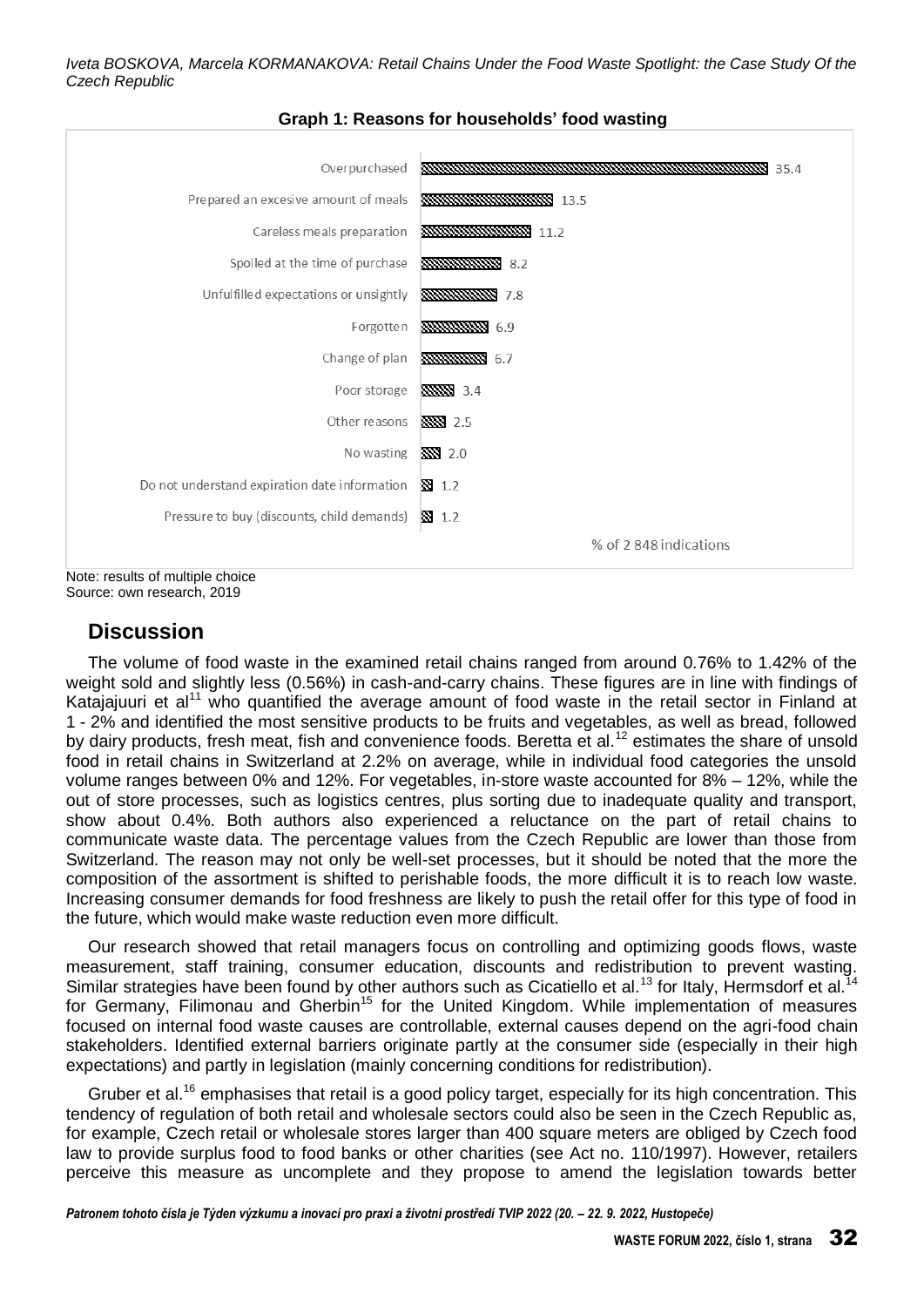conditions for the obligation implementation. The biggest barrier to redistribution systems was the regulatory framework dealing with redistribution system or Food law in general. It is in line with findings presented by Hermsdorf et al.<sup>14</sup> who identified the same problems in redistribution systems in Germany.

Customers high expectations on quality and freshness were identified as one of the food waste causes and barriers. This cause of food waste was also identified by Teller et al.<sup>17</sup> and Mena et al.<sup>18</sup>. In our questionnaire, almost every sixth consumer declared his dissatisfaction with quality or unfulfilled expectations as the reason for the waste. It is possible to point out the long-term need for consumer education towards sustainable behaviour. It is also to question the role of the retail chain and the government in this process.

Is it necessary to continue raising standards according to growing customer requirements or to look for a reasonable solution? De Hooge et al.<sup>19</sup> points out that traders can set aesthetic food standards, such as product weight, size and shape that determine consumer expectations and thus effect wasting. The basic standards for selected types of commodities (such as fruit and vegetables, wine, dairy products and others) at the EU are defined by the EU Regulation<sup>20</sup> establishing the common organization of the markets and marketing standards. We can assume that the adjustment of standards to reasonable levels and their adoption could affect the reduction of waste in the store, as well as subsequently in other parts of the agri-food chain.

More than one third of the reasons for household wasting is over-purchase. There is no consensus among the authors about the positive relation of marketing policy and consumer food waste. Schmidt<sup>21</sup> says that, based on research by German consumers, shopping at promotions is an antecedent of food waste. Ganglbauer et al.<sup>22</sup> claims for Austrian and British consumers that buying more at a lower price will result in more waste in homes. A similar positive relationship has been shown by research in Finland (Silvennoinen, et al.)<sup>23</sup>, Italy (Setti et al.)<sup>24</sup> and in other countries.

On the contrary, in the research in Sweden (Williams et al.<sup>25</sup>), Canada (Parizeau et al.<sup>26</sup>) or Katajajuuri et al<sup>11</sup> the relationship has not been confirmed. Tsalis<sup>27</sup> concludes that about half of the authors found a positive relationship between promotions and household waste, while the other half did not confirm this. At the very least, the finding by some authors that promotions have an unfavourable effect on wasting, is a reason to consider those strategies the retailers should focus upon in order to mitigate wasting. Unfortunately, the topic of reducing promotions and discounts as a means of waste reduction was not mentioned by managers. From a purely economic point of view, against the efforts for food waste minimization, there arose the need to withstand competitive pressure, attract customers and offer them the best shopping convenience even in perishable food.

### **Conclusions**

Our results show that the share of food waste on the quantity sold is rather small but the annual volume of lost food is enormous. Retail chains indicated that the most sensitive foodstuffs are fruits, vegetables and pastry, followed by meat and meat products as well as dairy products.

For traders, food waste is not only an ethical issue, but of course also an economic loss. One can imagine that an economist will calculate whether it is advantageous to reduce customer convenience (e. g. by limiting the offer before the end of working hours) and herewith reduce fruit, vegetable or pastry waste, or whether full customer convenience generates more shoppers and higher profits to cover related economic loss.

From a social point of view, however, such a situation is no longer acceptable. The continuing visibility of environmental issues deepens its social acceptance and requires the retail chains to market on ecofriendly policies. Thus, promotions should emphasize their contribution to the environment and food waste reduction. Companies going down this path would, in fact, change the commercial service by offering an additional service to consumers - a contribution to the conservation of resources and the sustainability of agriculture and food production.

For this policy retail chains need the cooperation of external actors. Research has shown which government measures the chains would be able to use. Also, a significant part of consumers declared their willingness to reduce food wasting. Retail chains are continuing to build their environmentally friendly policies, and with the support of legislative measures, together with media education and consumer cooperation, further progress in food waste reduction can be accomplished.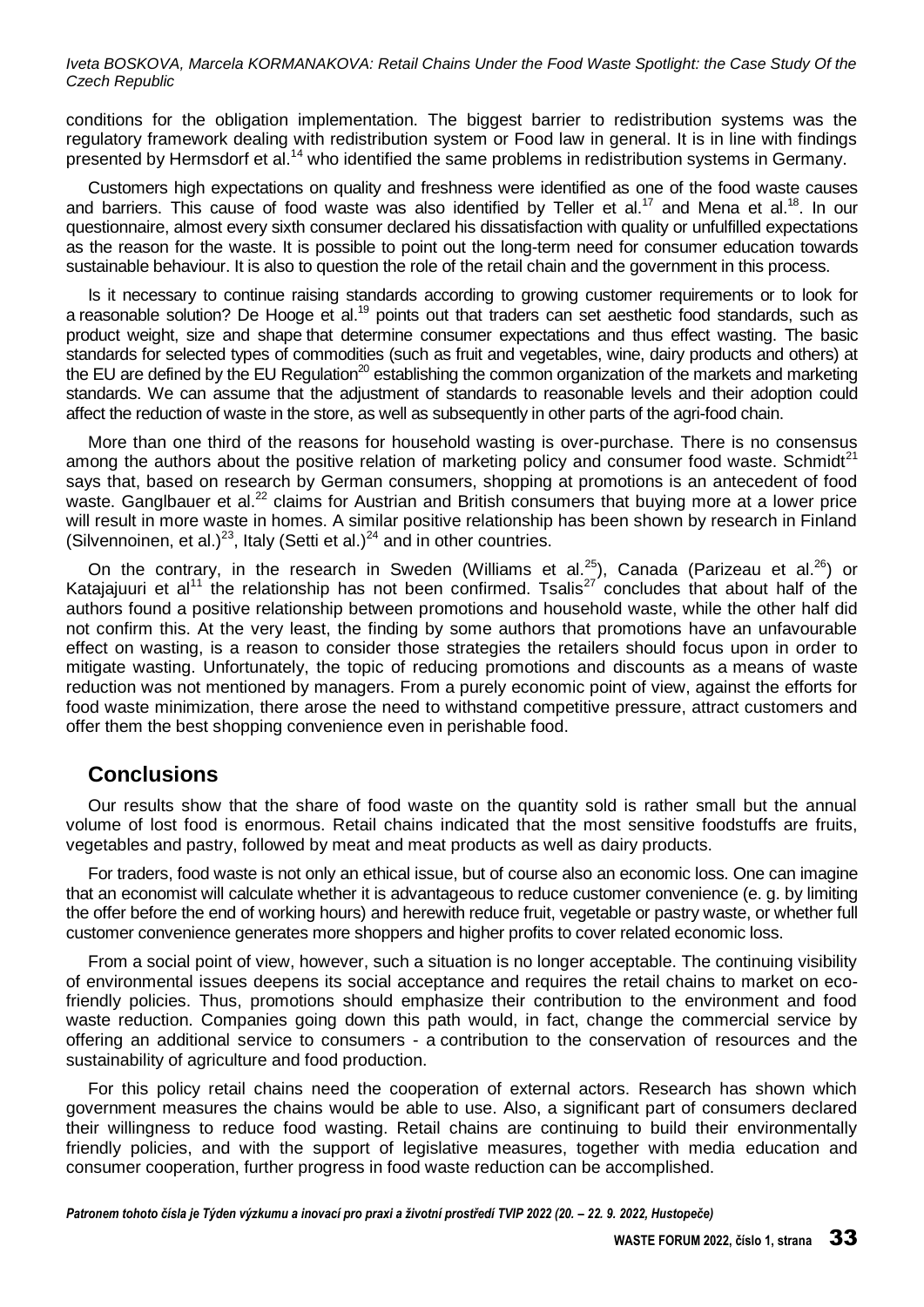# *Acknowledgement*

*This research was supported by the Ministry of Agriculture of the Czech Republic (Project No. MZE-RO0920).* 

# **References**

- 1. EU (2018): Directive 2018/851 of the European Parliament and of the Council of 30 May 2018 amending Directive 2008/98/EC on waste. Available at https://eur-lex.europa.eu/legalcontent/EN/TXT/PDF/?uri=CELEX:32018L0851&from=CS (accessed May 15, 2021).
- 2. GfK (2018): Shopping Monitor 2018, the study of GfK Czech, Prague
- 3. FUSIONS. Tostivint, C.; Östergren, K.; Quested, T.; Soethoudt, H.; Stenmarck, A.; Svanes, E.; O'Connor, C. (2016): Food waste quantification manual to monitor food waste amounts and progression. Bio by Deloitte, Paris. Available at https://www.eufusions.org/phocadownload/Publications/FUSIONS%20Food%20Waste%20Quantification%20M anual.pdf (accessed May 15, 2021).
- 4. Gustavsson J., Cederberg C., Sonesson U. (2011): Global food losses and food waste. FAO, Rome. Available at http://www.fao.org/fileadmin/user\_upload/suistainability/pdf/Global\_Food\_Losses\_and\_Food\_Wa ste.pdf (accessed May 13, 2021).
- 5. Orr L., Schmidt T. G. (2021): Monitoring food waste in the wholesale and retail sector in Germany 2019: Food retail data, Thünen Working Paper, No. 168a, Johann Heinrich von Thünen-Institut, Braunschweig, Available at https://literatur.thuenen.de/digbib\_extern/dn063358.pdf (accessed May 15, 2021).
- 6. Lebersorger S., Schneider F. (2014): Food loss rates at the food retail, influencing factors and reasons as a basis for waste prevention measures. Waste management, 34: 1911 – 1919.
- 7. Eriksson M., Strid I., Hansson P. A. (2012): Food losses in six Swedish retail stores: Wastage of fruit and vegetables in relation to quantities delivered. Resources, Conservation and Recycling, 68: 14-20.
- 8. Cicatiello C., Franco S. (2020): Disclosure and assessment of unrecorded food waste at retail stores. Journal of Retailing and Consumer Services, 52: 101932. Available at https://doi.org/10.1016/j.jretconser.2019.101932 (accessed May 18, 2021).
- 9. Skala Z., Sulc M. (2020). Shopper review 2020. Skala a Sulc s. r. o, Prague.
- 10. CZSO (2020): Food consumption was the highest since the establishment of the Czech Republic (Spotřeba potravin byla nejvyšší od vzniku Česka). Report on the press conference held on the 1st December 2020. The Czech Statistical Office. Available at https://www.czso.cz/csu/czso/spotreba-potravin-byla-nejvyssi-od-vzniku-ceska (accessed May 1, 2021).
- 11. Katajajuuri J.M., Silvennoinen K., Hartikainen H., Heikkilä L., Reinikainen A. (2014): Food waste in the Finnish food chain. Journal of Cleaner Production, 73: 322–329.
- 12. Beretta C., Stoessel F., Baier U., Hellweg S. (2013): Quantifying food losses and the potential for reduction in Switzerland. Waste Management, 33: 764–773.
- 13. Cicatiello C., Blasi E., Giordano C., Martella A., Franco S. (2020): "If only I Could Decide": Opinions of Food Category Managers on in-Store Food Waste. Sustainability, 12: 8592. Available at https://doi.org/10.3390/su12208592 (accessed May 18, 2021).
- 14. Hermsdorf D., Rombach M., Bitsch V. (2017): Food waste reduction practices in German food retail. British Food Journal, 119: 2532-2546.
- 15. Filimonau V., Gherbin A. (2017): An exploratory study of food waste management practices in the UK grocery retail sector. Journal of Cleaner Production, 167: 1184–1194.
- 16. Gruber V., Holweg C., Teller C. (2016): What a waste! Exploring the human reality of food waste from the store manager's perspective. Journal of Public Policy & Marketing, 35: 3 – 25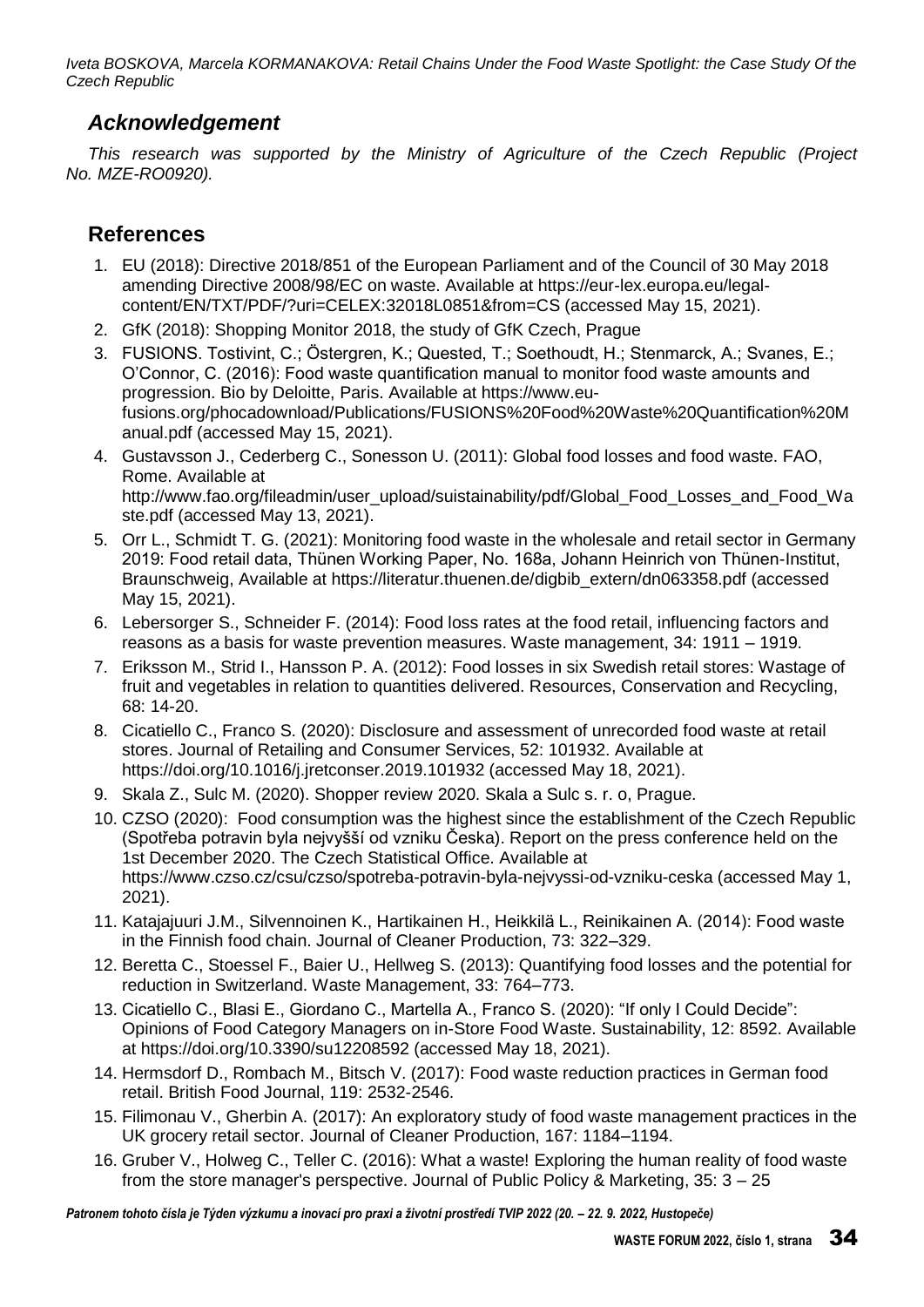- 17. Teller C., Holweg C., Reiner G., Kotzab H. (2018): Retail store operations and food waste. Journal of Cleaner Production, 185: 981 – 997.
- 18. Mena C., Adenso-Diaz B., Yurt O. (2011): The causes of food waste in the supplier–retailer interface: Evidences from the UK and Spain. Resources, Conservation and Recycling, 55: 648 –658.
- 19. De Hooge I.E., van Dulm E., van Trijp H.C.M. (2018): Cosmetic specifications in the food waste issue: Supply chain considerations and practices concerning suboptimal food products. Journal of Cleaner Production, 183: 698 – 709.
- 20. EU (2013): Regulation No 1308/2013 of the European Parliament and of the Council of 17 December 2013 establishing a common organization of the markets in agricultural products. Available at https://eur-lex.europa.eu/legalcontent/EN/TXT/PDF/?uri=CELEX:32013R1308&from=CS (accessed May 15, 2021).
- 21. Schmidt K. (2016): What a Waste! Developing the Food Waste-Preventing Behaviors Scale– A Useful Tool to Promote Household Food Waste-Prevention. International Journal of Food and Nutritional Science, 3: 1 – 14.
- 22. Ganglbauer E., Fitzpatrick G., Comber R. 2013: Negotiating Food Waste: Using a Practice Lens to Inform Design. ACM Transactions on Computer-Human Interaction, 20: 1 – 25.
- 23. Silvennoinen K., Katajajuuri J.-M., Hartikainen H., Heikkilä L., Reinikainen A. (2014): Food waste volume and composition in Finnish households. British Food Journal, 116: 1058 – 1068.
- 24. Setti M., Falasconi L., Segre A., Cusano I., Vittuari M. (2016): Italian consumers' income and food waste behavior. British Food Journal. 118: 1731 – 1746.
- 25. Williams H., Wikström F., Otterbring T., Löfgren M., Gustafsson A. (2012): Reasons for household food waste with special attention to packaging. Journal of Cleaner Production, 24:  $141 - 148.$
- 26. Parizeau K., von Massow M., Martin R. (2015): Household-level dynamics of food waste production and related beliefs, attitudes, and behaviors in Guelph, Ontario. Waste Management, 35: 207 – 217.
- 27. Tsalis G., Jensen B.B., Wakeman S.W., Aschemann-Witzel J. (2021): Promoting Food for the Trash Bin? A Review of the Literature on Retail Price Promotions and Household-Level Food Waste. Sustainability, 13: 4018. Available at https://doi.org/10.3390/su13074018 (accessed May 15, 2021).